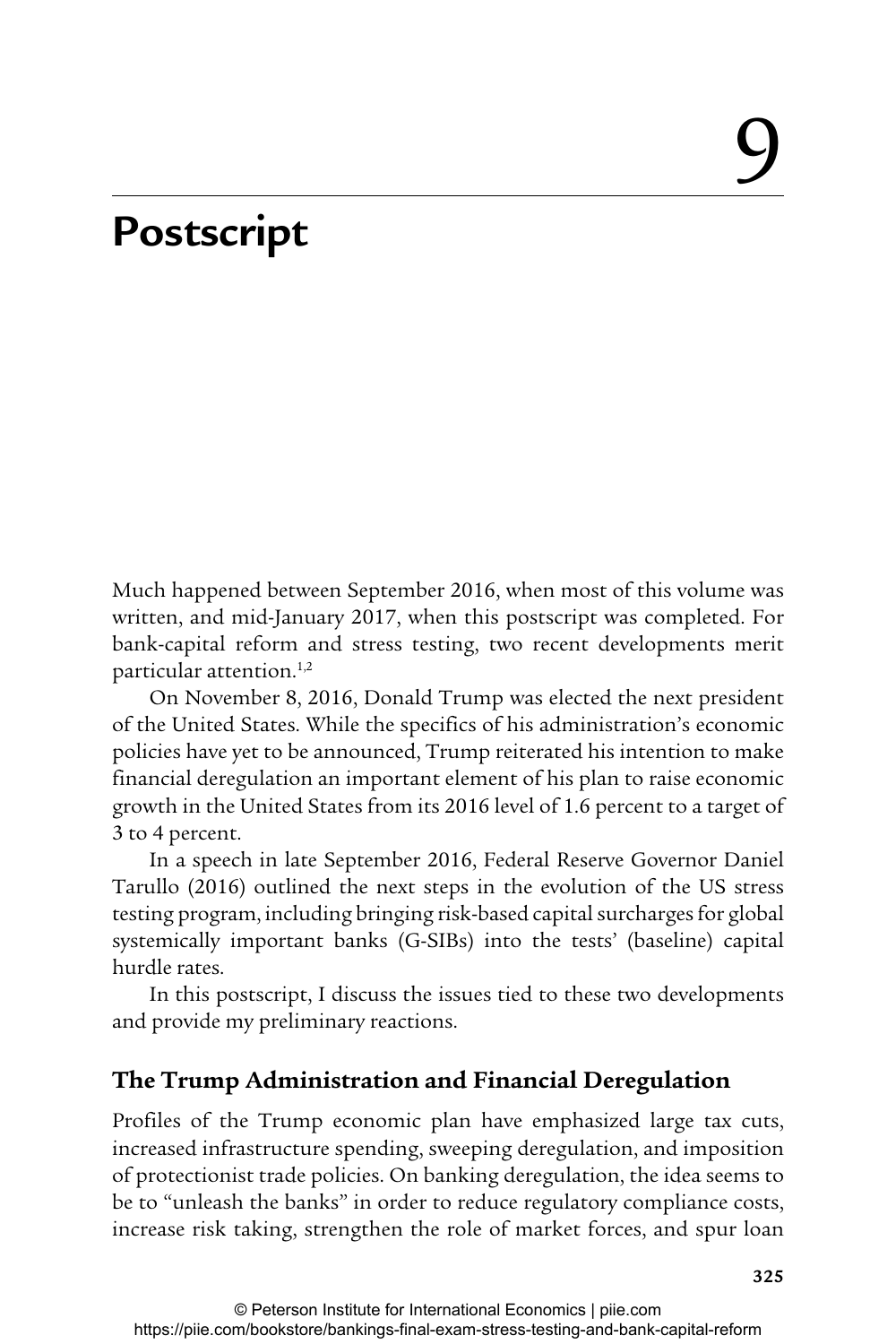growth. As noted earlier, there has already been a sharp increase in bank equity prices since the election—presumably driven by the expectation that bank profitability will increase on the back of higher interest rates, an increased spread between long- and short-term interest rates, improved trading results linked to higher market volatility, and increased loan demand.

# **A Banking Industry Wish List**

While it is still too early to know what specific proposals will be put forward by the new administration, there has been a lot of speculation on what the banking industry hopes to get in any broad deregulation program.<sup>3</sup> I have therefore put together a representative "wish list" for the industry. If nothing else, it should be informative about what kinds of issues are likely to be on the negotiating table with Democrats in Congress. My list includes the following:4

- <sup>n</sup> Appoint individuals with a "light touch" regulatory philosophy to key regulatory positions, including the now vacant vice chair for supervision at the Federal Reserve. As the old saying goes, "People are Policy."
- <sup>n</sup> Increase the threshold in the Dodd-Frank Act for enhanced supervision from \$50 billion in total assets for bank holding companies (BHCs) to, say, \$250 billion—or even to \$500 billion.
- **n** Rewrite Title II of the Dodd-Frank Act and replace the Orderly Liquidation Authority (OLA) with a new Chapter 14 special bankruptcy code (Scott and Taylor 2012). Resist efforts to have the banking industry fund (either ex ante or ex post) debtor-in-possession (DIP) financing.
- <sup>n</sup> Repeal or weaken the Volcker Rule.
- <sup>n</sup> Redesign the Financial Stability Oversight Council (FSOC) and remove its authority to designate large nonbanks as "systemically important."
- <sup>n</sup> Replace the director of the Consumer Financial Protection Bureau (CFPB) with a board of commissioners appointed by the president. Also, narrow the CFPB's mandate and limit its funding.
- Restrict the mandate of the Office of Financial Research and perhaps seek to reduce its budget as well.
- Roll back the Durbin amendment (which limits the fees banks can charge on credit cards).
- Block any reform effort that proposes to increase minimum capital requirements for banks or to elevate the role of the leverage ratio in banking supervision. In this connection, attempt to delay or modify the proposed increases in capital requirements in the trading book;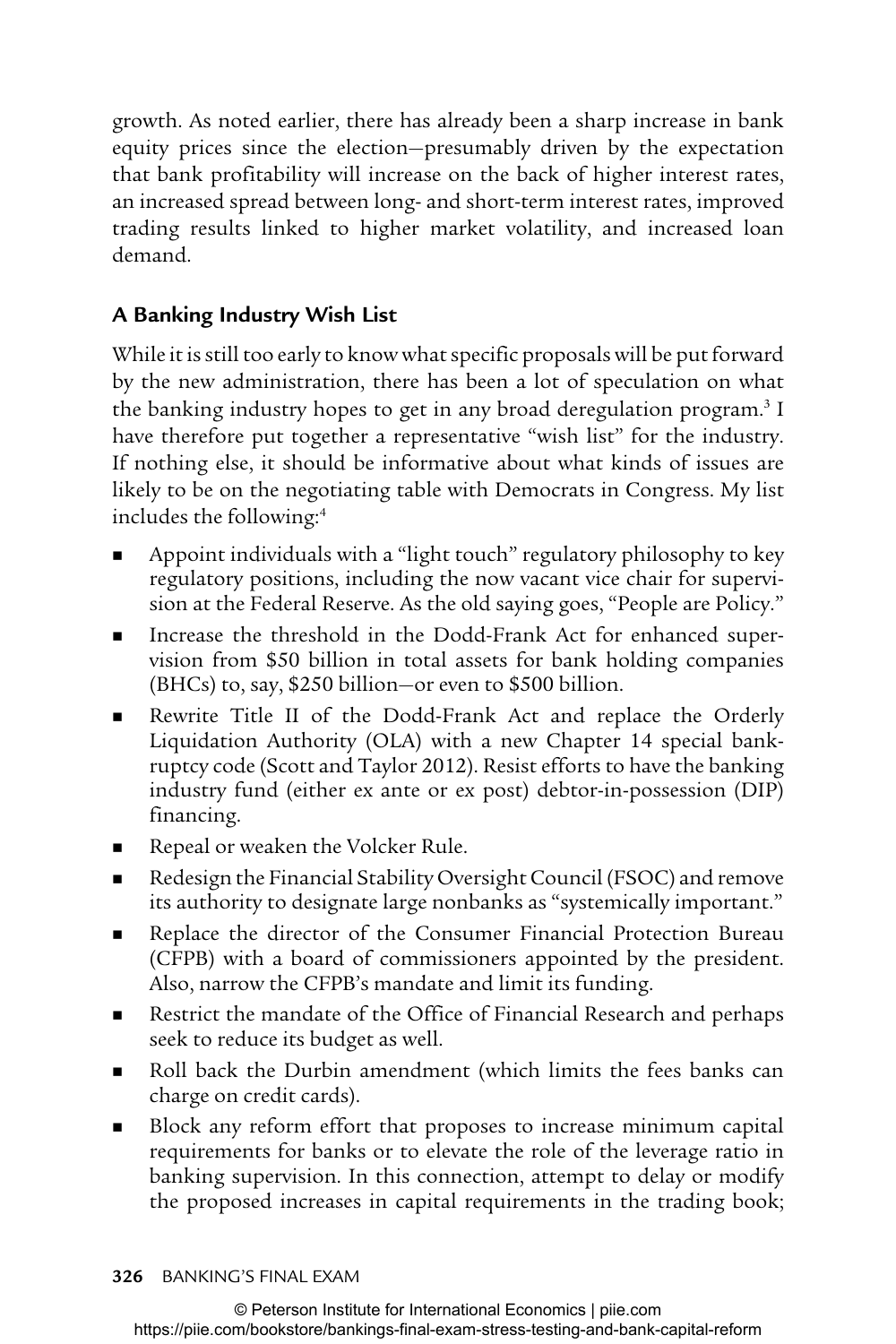repeal the Collins amendment and, working with European and Japanese bank supervisors, block the initiative in the Basel Committee on Banking Supervision to put a floor on risk-weighted assets (RWAs) (calculated from banks' internal models); and try to delay or derail the Federal Reserve's proposed incorporation of risk-based G-SIB capital surcharges into the Comprehensive Capital Analysis and Review (CCAR) stress tests.

- <sup>n</sup> Seek to expand the definition of liquid assets in the liquidity coverage ratio, as well as the definition of instruments eligible for the Financial Stability Board's (FSB) total loss-absorbing capacity (TLAC) initiative.
- Reduce the severity in the CCAR stress tests by, among other things, reducing the stressed hurdle rates, reducing the assumed rise in the unemployment rate in the severely adverse scenario, and liberalizing further the treatment of capital distributions.
- Weaken the criteria for approval of living will submissions.
- Seek additional carveouts from regulations on the central clearing of derivatives.
- Seek to weaken mortgage underwriting standards.
- <sup>n</sup> Seek additional regulatory relief for community and regional banks.
- **n** Lower disclosure standards on compensation for senior management.
- Eliminate the Department of Labor's fiduciary duty standard for investment advice.
- Pay less attention to the standards promulgated by international regulatory agencies (e.g., Basel Committee on Banking Supervision, Financial Stability Board), so that priority can be given to US objectives.

## **A Different Perspective**

Not everyone thinks that the Trump administration's policies on financial regulation will amount to an across-the-board rollback of the post-2008 regulatory architecture.<sup>5</sup> Here, it is pointed out that in the election campaign Trump called for breaking up big banks and restoring Glass-Steagall; that at least two of the (alleged) leading candidates for the Fed's vice chair for supervision have in the past proposed a minimum leverage ratio of at least 10 percent; that big banks have already met the final targets for capital and liquidity in Basel III; that drastic regulatory regime switching—only seven years after the Dodd-Frank Act and Basel III—is costly to banks themselves; and finally, that both banks and the Trump administration understand that overdoing it on financial liberalization and deregulation will heighten market anxiety and ultimately raise risk premiums.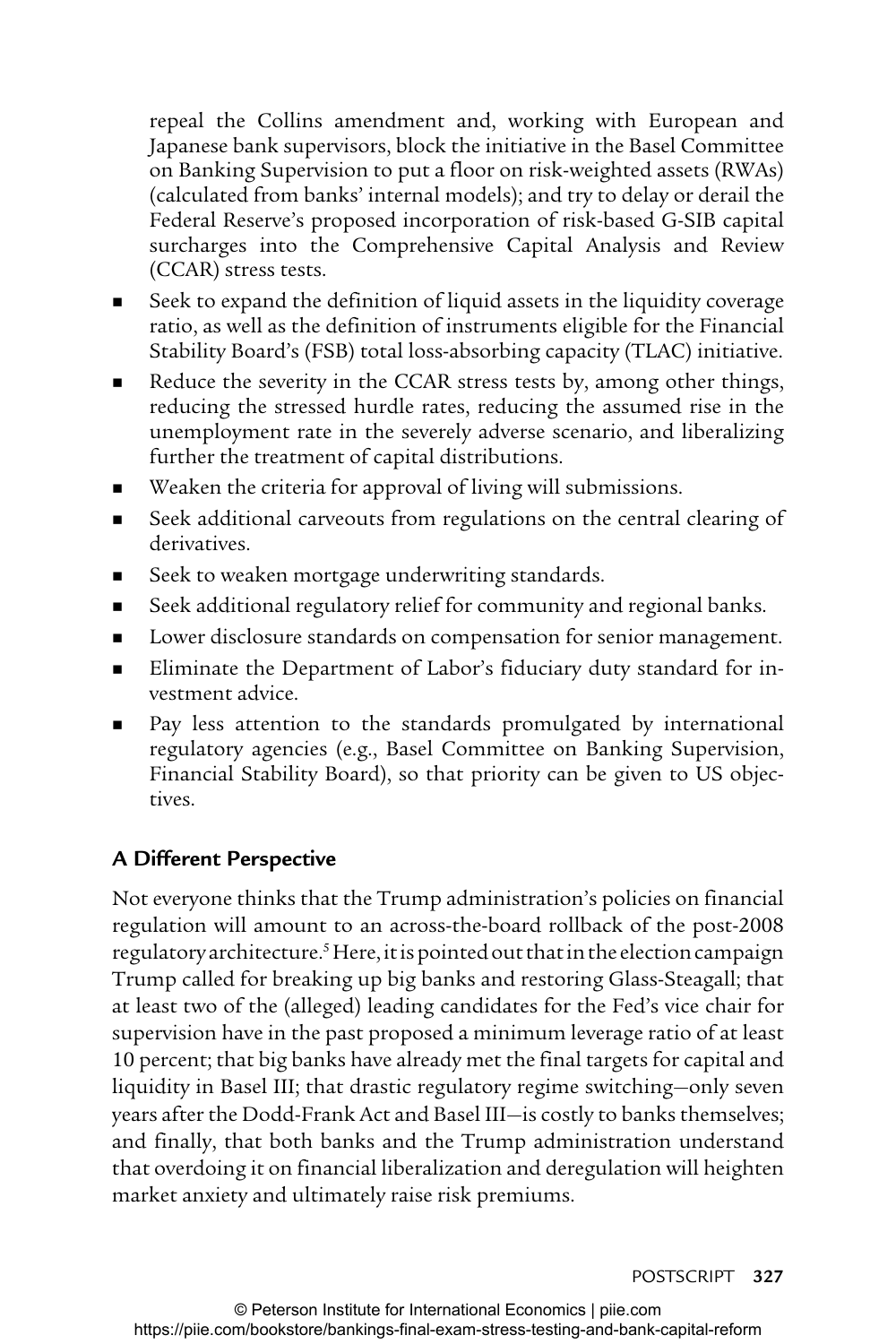In their view, deregulation will be more measured and selective and a matter of trading off deregulation in some areas for higher capital ratios. As noted earlier, House Financial Services Chair Jeb Hensarling's (R-Texas) "Financial Choice Act" would swap elimination of the Volcker Rule and curbing the CFPB's powers (among other deregulation initiatives) for a 10 percent minimum leverage ratio combined with a high (CAMELS) rating by bank supervisors. As explained in chapter 8, I do not see that trade as a good one for financial stability: Hensarling is offering too little in terms of higher capital ratios and asking for too much in deregulation—but others may have different assessments.

### **Reactions**

Speculation—even informed—is not a good substitute for seeing the new administration's detailed financial deregulation proposals themselves. Still, let me offer three cautionary reactions to the initiatives being discussed.

First, the Dodd-Frank Act and other financial reforms that were put in place after the 2007–09 global financial crisis did not come out of thin air. They were enacted because during the run-up to and during that crisis itself, major abuses (e.g., predatory lending), large gaps in regulation (e.g., resolution regimes for systemically important financial institutions, including nonbanks), and significant regulatory deficiencies (capital standards that were way too low) were revealed.<sup>6</sup> It is folly to assume that many of the risks that had such a devastating impact on Main Street less than a decade ago could not reappear if the policies put in place to contain those risks were removed. Thus, while some moderate pruning here and there in light of experience may be justified, a wholesale dismantling of those reforms would be dangerous. It would show that we have learned next to nothing from the worst financial crisis since the Great Depression.

In this connection, it is wise to recall the debate in US policy circles that led up to the 2007–09 crisis. Here, Reinhart and Rogoff (2009, 214) document that many senior officials concluded that risks were extremely low because "this time was different." Defending that view, they offered the following argument: "The United States, with the world's most reliable system of regulation, the most innovative financial system, a strong political system, and the world's largest and most liquid capital markets, was special." We should therefore be wary of claims that new broad-brush deregulation will be "special" and free of the defects that led many earlier financial deregulation initiatives to end in tears (see Reinhart and Rogoff 2009 for the link between deregulation and banking crises in a large sample of earlier banking crises around the world).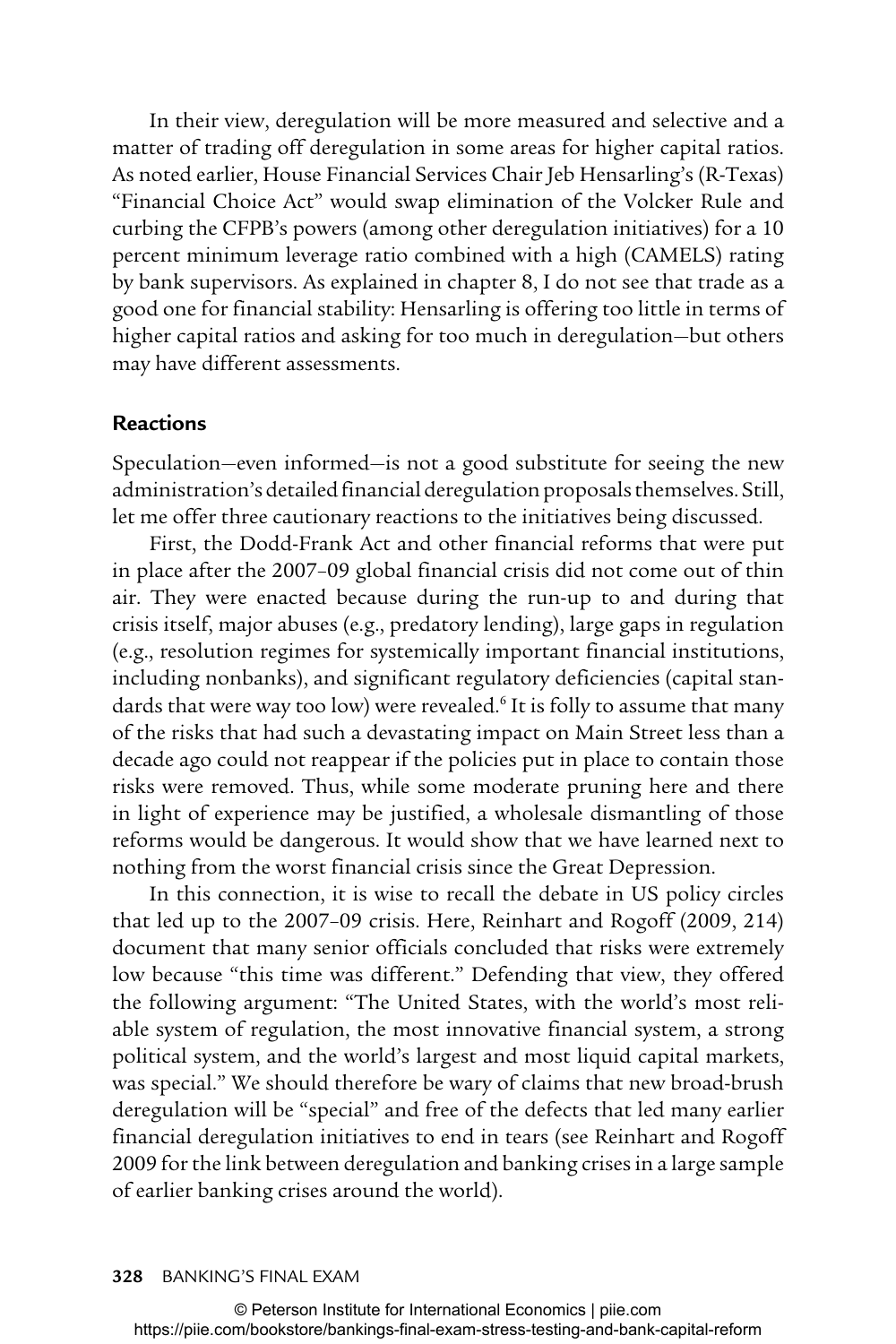Second, if a bank lending boom is the mechanism by which "unleashing the banks" is to lead to much higher US economic growth, one should again consider the risks involved. Chief among them is the risk that the lending boom turns out to be larger and last longer than originally anticipated, that no one in officialdom is prepared to take away the punch bowl in time, and that not enough high-quality bank capital is in place to absorb the large losses.

Parsons (2016) reports that US bank lending growth eventually reverts to the mean when the industry's loan balances grow more than twice as fast as GDP. He reports that over the 1984–2016 period, bank loan growth averaged about 1.7 times GNP growth. But during 2003–07, loan growth jumped to 3.4 times GNP growth. And when this loan growth reverted to the mean with a vengeance soon after that, the sharp deceleration in loan growth brought a major crisis with it. When bank loan growth accelerates into double digits and stays there for an extended period, credit quality deteriorates, usually with dire consequences.7 As emphasized in chapter 3, the leading early warning model of banking crises is a dual threshold one that forecasts a banking crisis when the ratio of credit to the private sector and real property prices simultaneously reach certain thresholds relative to their trend lines (e.g., Borio and Drehmann 2009). According to recent BIS (2016a) figures (for the second quarter of 2016), US credit ratios and real property prices are not yet near the danger zone—but that would of course change if unleashing the banks led to a large and sustained credit boom.8 Moreover, higher bank profitability would not necessarily be a guarantee against a capital shortage if deregulation also meant that banks were free to distribute most of their higher retained earnings in the form of higher dividend payments and increased share buybacks. In that case, the numerator of the capital ratio would likely be growing more slowly than the denominator and, sooner or later, the market would notice.

Third, let me reiterate a point made frequently in this volume: What happens in the banking sector reflects to a large degree what is happening elsewhere in the macroeconomy. Here, it is relevant to take note of another key element of the Trump economic program—namely, a large fiscal stimulus. Many would argue that the US economy is already close to full employment. While the sorry state of US infrastructure and very low long-term interest rates make it attractive to expand public investment in infrastructure, combining that with a large tax cut is likely to put increased pressure on the Federal Reserve to increase interest rates at a faster pace than they would otherwise. And that rise in interest rates will in turn almost surely result in a higher dollar, a larger trade deficit, and larger capital inflows.

If this increase in capital inflows to the US economy is large and persistent, it too could increase vulnerability to a banking crisis. Listen to what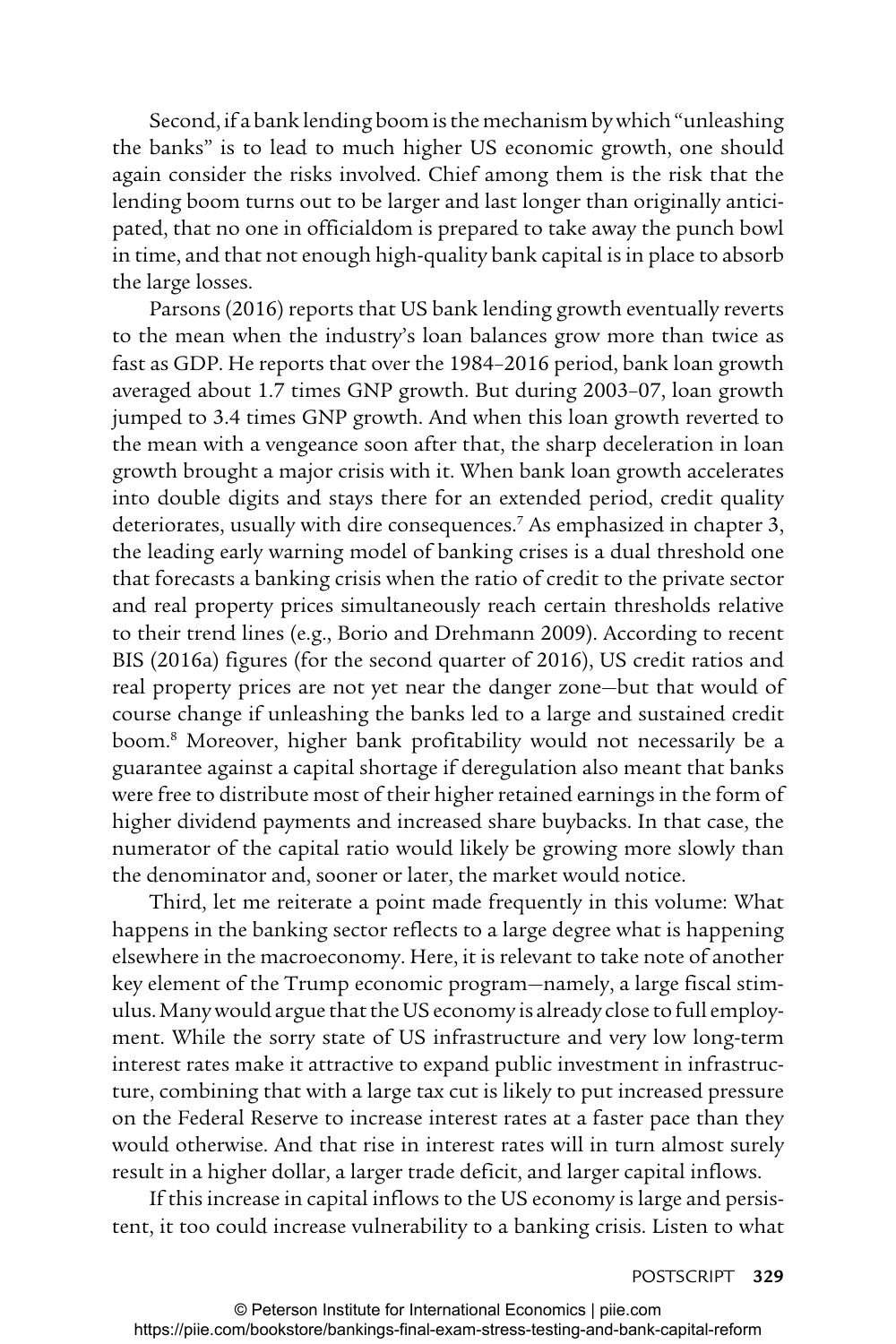former Federal Reserve Chair Ben Bernanke (2010, 25) had to say about the relationship between capital inflows and crisis vulnerability in the run-up to the 2007–09 crisis:

…whatever complex story we wind up telling about this crisis, clearly part of it was the fact that a lot of capital flowed into the industrial countries. The United States, of course, had a current-account deficit of about 6 percent of GDP, corresponding to large capital inflows, which would not be a problem if we had invested and managed that money appropriately. But evidently we were not able to do that. Our financial regulatory system, financial private-sector, and risk management mechanisms were overwhelmed and did not do a good job. As a result, there is a close association, I think, between capital inflows and the financial regulatory system…. [T]here's a clear parallel to literally dozens of crises that we've seen previously. We were too smug. We saw this happening in emerging markets. We said it wouldn't happen in the United States, but a very similar pattern existed here as existed in other countries.

Bernanke's (2010) conclusion about the link between banking crises and large capital inflows is supported by Reinhart and Rogoff's (2009) examination of the association between the two in 66 country cases over the 1960–2007 period. In short, they find that the probability of a country experiencing a banking crisis is higher when it also experiences large capital inflows (what the authors call "capital flow bonanzas").

Summing up, within say the next three or four months, we will get a clearer picture of the scope and structure of the Trump administration's financial deregulation plan, as well as its ideas on minimum capital requirements for banks. And if the administration does decide to go ahead with sweeping deregulation and a freeze on further increases in bank-capital requirements, we will see four years or so later the results of that experiment. Based on the evidence presented in this book and on the cautionary notes raised in this chapter, I fear that the outcome will not be one that makes America great again.

## **Next Steps for the US Stress Tests**

## **Proposed Changes**

After the 2015 stress testing cycle, the Federal Reserve conducted a review of its stress-testing program, including input from bank officials, debt and equity-side market analysts, public interest groups, and academics. In his speech on September 26, Tarullo (2016) announced the broad outlines of how the CCAR stress testing exercise is likely to be altered. From the perspective of this volume, five such proposed changes are most relevant.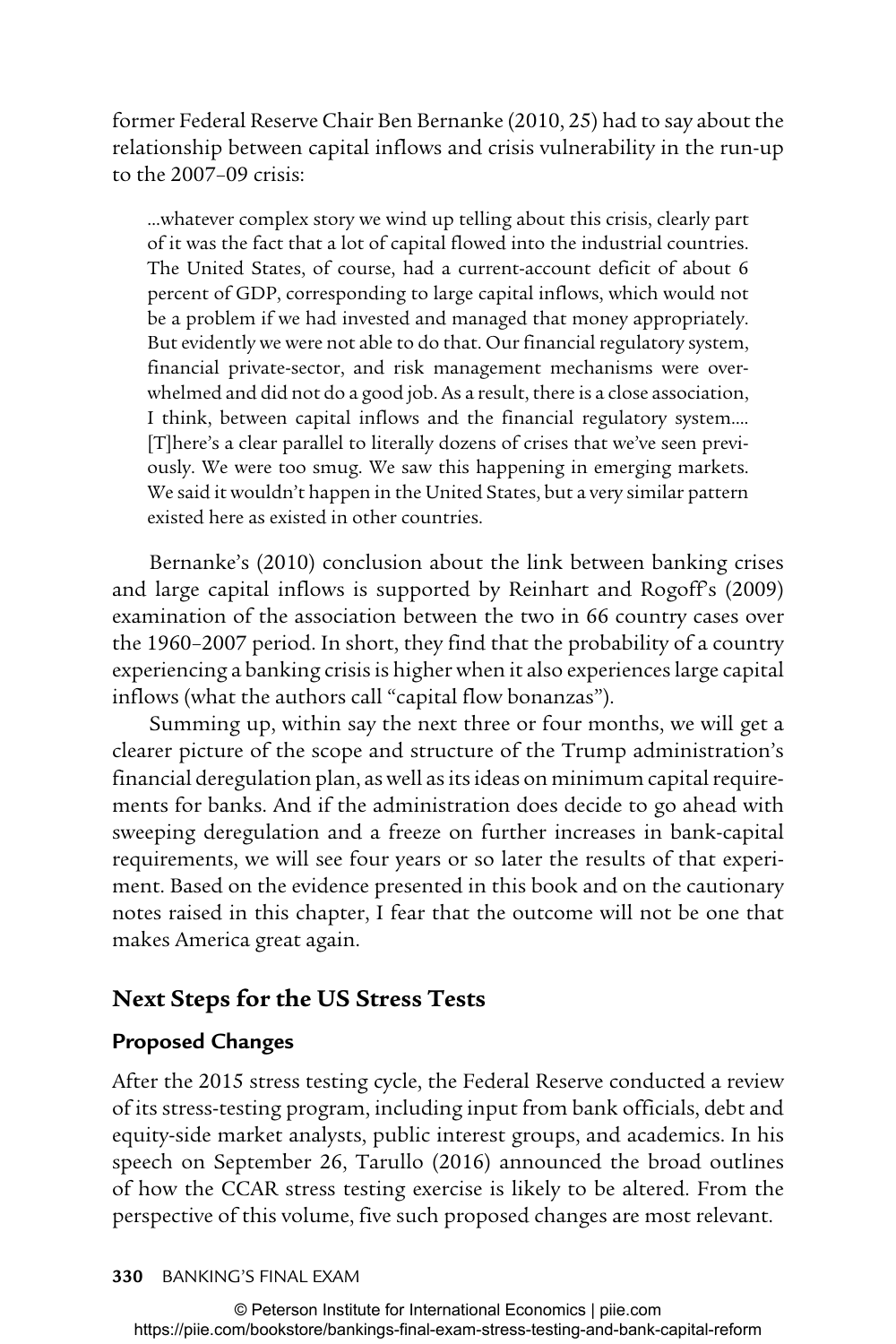First, the existing schedule of G-SIB risk-based capital surcharges will be included in the CCAR's baseline capital hurdle rates. He did not say that existing G-SIB surcharges would also be included for the leverage ratio.

Second, the existing (2.5 percent of RWA) capital conservation buffer (CCB) will be replaced by a firm-specific stress capital buffer (SCB). The SCB will be set equal to the decline in the BHC's common equity tier 1 (CET1) ratio during the severely adverse scenario. If that decline exceeds 2.5 percent of RWA, the actual decline will be used; if the decline is less than 2.5 percent, the SCB will be 2.5 percent—in order to avoid a decline in the severity of the test. To illustrate how the baseline hurdle rate would change, Tarullo (2016) offers the following example. Suppose that the decline in a BHC's CET1 ratio under the severely adverse scenario is 5 percent,<sup>9</sup> and that it is subject to a risk-based G-SIB surcharge of 3 percent. Then its baseline CET1 capital hurdle under the new procedures would be 12.5 percent—the sum of a 4.5 percent basic CET1 minimum, a 5 percent SCB charge, and a 3 percent G-SIB surcharge.<sup>10</sup>

Third, the treatment of planned dividends and share repurchases will be changed. Under the existing CCAR, the maintained assumption is that the BHC would implement its planned dividends and share repurchases over the two-year planning horizon regardless of the amount of stress the bank is under. Since capital distributions drain capital, assuming instead that the BHC suspends capital distributions or reduces them from planned levels under stress will produce a higher poststress capital ratio, thereby decreasing the severity of the test. Under the new CCAR procedures, the Fed will assume that the BHC will maintain its dividends for one year while reducing its share repurchases. This new treatment of capital distributions will also replace the existing "soft limit" on dividend payouts under which the Fed has closely scrutinized planned dividend payout ratios of more than 30 percent.

Fourth, after considering suggestions for improving the treatment of contagion and amplification mechanisms and for improving interactions between the banking and shadow banking sectors, the Fed will intensify its research in this direction and work toward including funding shocks and fire-sale dynamics in some future scenarios. That said, the Fed also concludes (Tarullo 2016, 5) that "to this point, even the most conceptually promising of the ideas are a good ways from being realized in specific and well-supported elements of our economic models." Going farther, Tarullo (2016) explains that modeling the knock-on effects of first-round losses in the financial system depends on the vulnerabilities and responses of other (nonbank) major actors in the financial system—including many that the Fed does not regulate—and that information on the latter's behavior may not be observable either to those firms or to the Fed.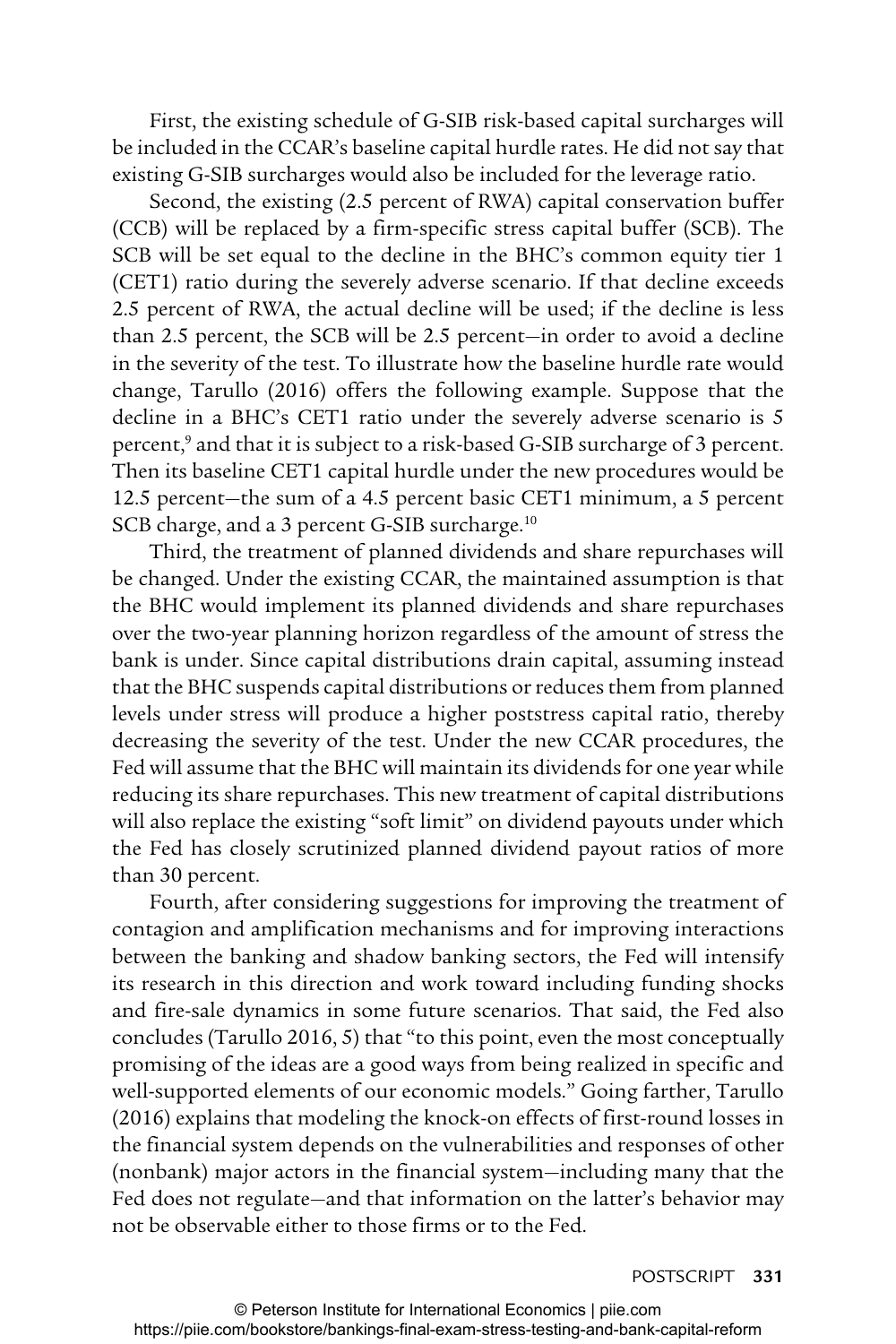And fifth, the Fed is proposing that banks with less than \$250 billion in total assets and without significant international or nonbank activity would no longer be included in the qualitative part of the CCAR tests. Instead, these BHCs' progress on risk management and capital planning would be evaluated through the normal supervisory process, supplemented with horizontal reviews of discrete aspects of capital planning. This proposal would be implemented in 2017; in contrast, the other proposals summarized above would not be implemented before 2018.

### **Reactions**

My preliminary reactions to the Fed's revised stress testing program can be summarized as follows.<sup>11</sup>

Incorporation of the G-SIB risk-based surcharges into the CCAR tests is a welcome step forward, as it will increase the minimum risk-weighted CET1 ratio for G-SIBs. That said, I can give it only one thumb up because there is no indication in the Tarullo (2016) speech that the Fed is yet prepared to incorporate the leverage-based G-SIB surcharge into the CCAR, and because treatment of the minimum leverage ratio is more important than the minimums for the risk-based capital measures.

On replacement of the capital conservation buffer with the new stress capital buffer, I agree with the Fed that the previous coexistence of dividend restrictions in the CCB and in the CCAR was prone to inconsistency and that the establishment of the SCB removes it. In addition, because there is a floor of 2.5 percent of RWA in the SCB and because the likely average size of the SCB appears to be about 5 percent, the introduction of the SCB into the CCAR should raise the minimum baseline hurdle rate for CET1 capital. Since the decline in the CET1 ratio in the severely adverse scenario differs across BHCs, the SCB also introduces more risk differentiation (across banks) into the tests—generally a good thing. However, basing the SCB exclusively on the capital decline in the severely adverse scenario increases the risk that the test may miss other important risks. In a recent review of the Fed's stress tests, the Government Accountability Office (GAO 2016, iii) concluded that "while there are advantages to using one scenario—including simplicity and transparency—many different types of financial crises are possible, and the single selected scenario does not reflect a fuller range of possible outcomes."<sup>12</sup> It was partly because of this single-scenario risk that the plan outlined in chapter 7 includes a firmspecific risk surcharge based on a set of indicators. In other words, I think the SCB would work better if it were supplemented by other firm-specific risk factors not currently captured in the severely adverse scenario.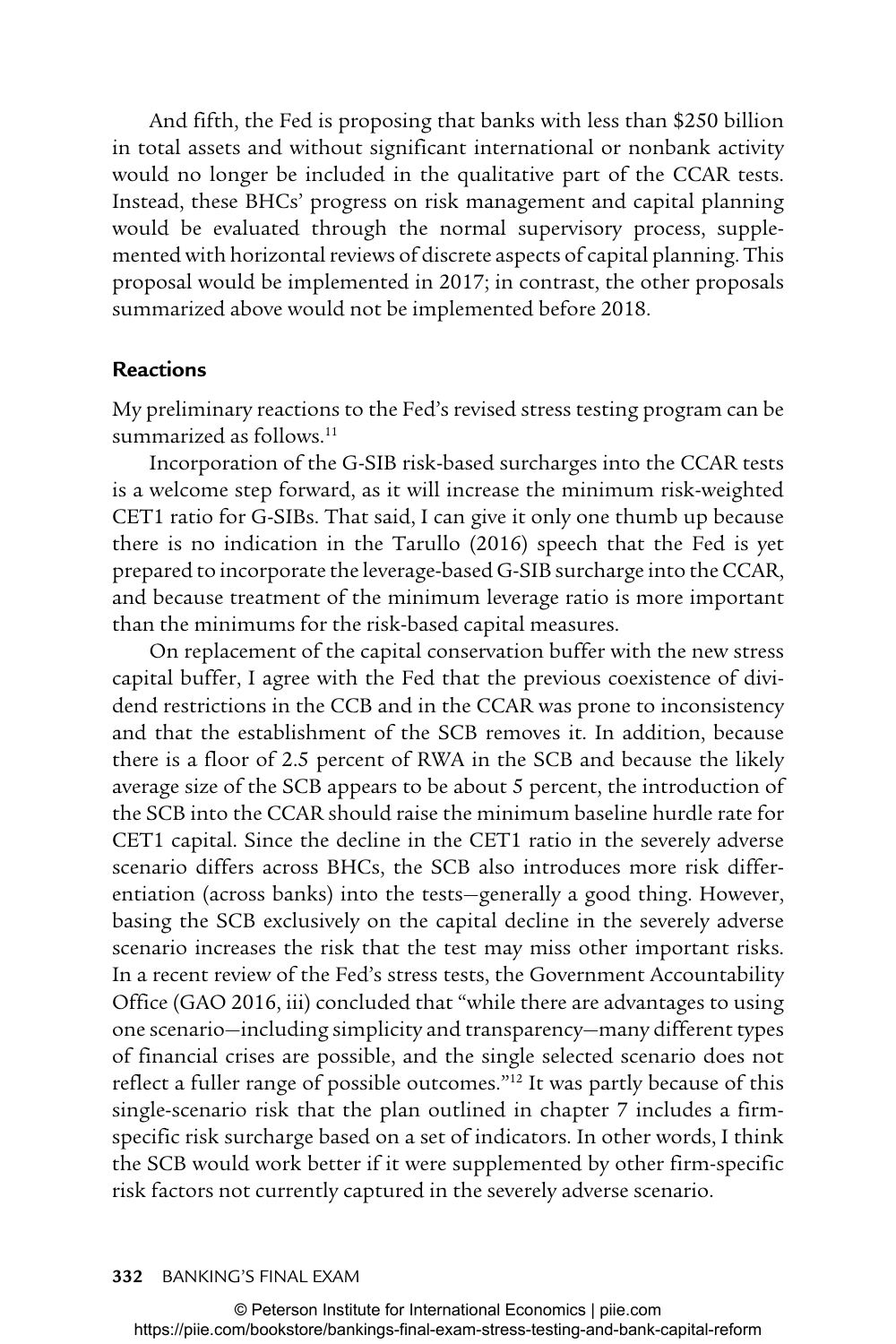The proposed more lenient treatment of capital distributions in the CCAR is a retrograde step. As Tarullo (2016) acknowledges and as emphasized in chapters 4 and 7, large US banks—including those that received assistance under the Troubled Asset Relief Program (TARP)—made large dividend payments during the 2007–09 crisis, depleting capital that was sorely needed (see Stein 2016). There is no assurance that in a future severe crisis, those banks would not wish to do so again—or that the Federal Reserve will have the requisite determination to say no to those requests. As such, I see no point in allowing banks to get, by assumption in the CCAR tests, a treatment of dividends that does not accord with their (less than responsible) behavior in crises.

Moreover, switching to a more lenient treatment on capital distributions dilutes the increase in (risk-based) capital requirements derived from incorporation of G-SIB surcharges and from substitution of the SCB for the CCB. Indeed, Tarullo (2016, 7) explains that, for the eight US G-SIBs, the new assumptions on capital distributions (in concert with a slightly more lenient treatment of balance sheet assumptions) would forfeit less than half of the capital increases owing to the G-SIB surcharges and the SCB. In a context in which capital ratios held by G-SIBs—inclusive of the new CCAR proposals—would still be way below their optimal levels, making concessions on capital distribution assumptions is unwarranted.

On the integration of contagion and amplification effects into the modeling of crises, the Fed's conclusion that existing approaches are not yet ready for prime time (in the CCAR tests) is, at least to my taste, too pessimistic. To be sure, and as acknowledged in chapters 2 and 3, this is a formidable analytical challenge. Yes, incorporating stronger contagion and amplification effects before they are fully refined carries risk of model error. But *not* incorporating these effects—which were proven to be so potent during the 2007–09 global crisis—also carries risks of model error. In short, the risks of underdoing it may well be larger than doing it imperfectly.

Finally, eliminating the qualitative part of the CCAR tests for BHCs with less than \$250 billion in total assets (and without significant international or nonbank activity) is ill advised. In explaining the rationale for this decision, Tarullo (2016, 3) observes that officials from these smaller CCAR participants complained that:

CCAR qualitative assessment was unduly burdensome because it created pressure to develop complex processes, extensive documentation, and sophisticated stress test models that mirrored those in use at the largest, most complex firms, in order to avoid the possibility of a public objection to their capital plan.<sup>13</sup>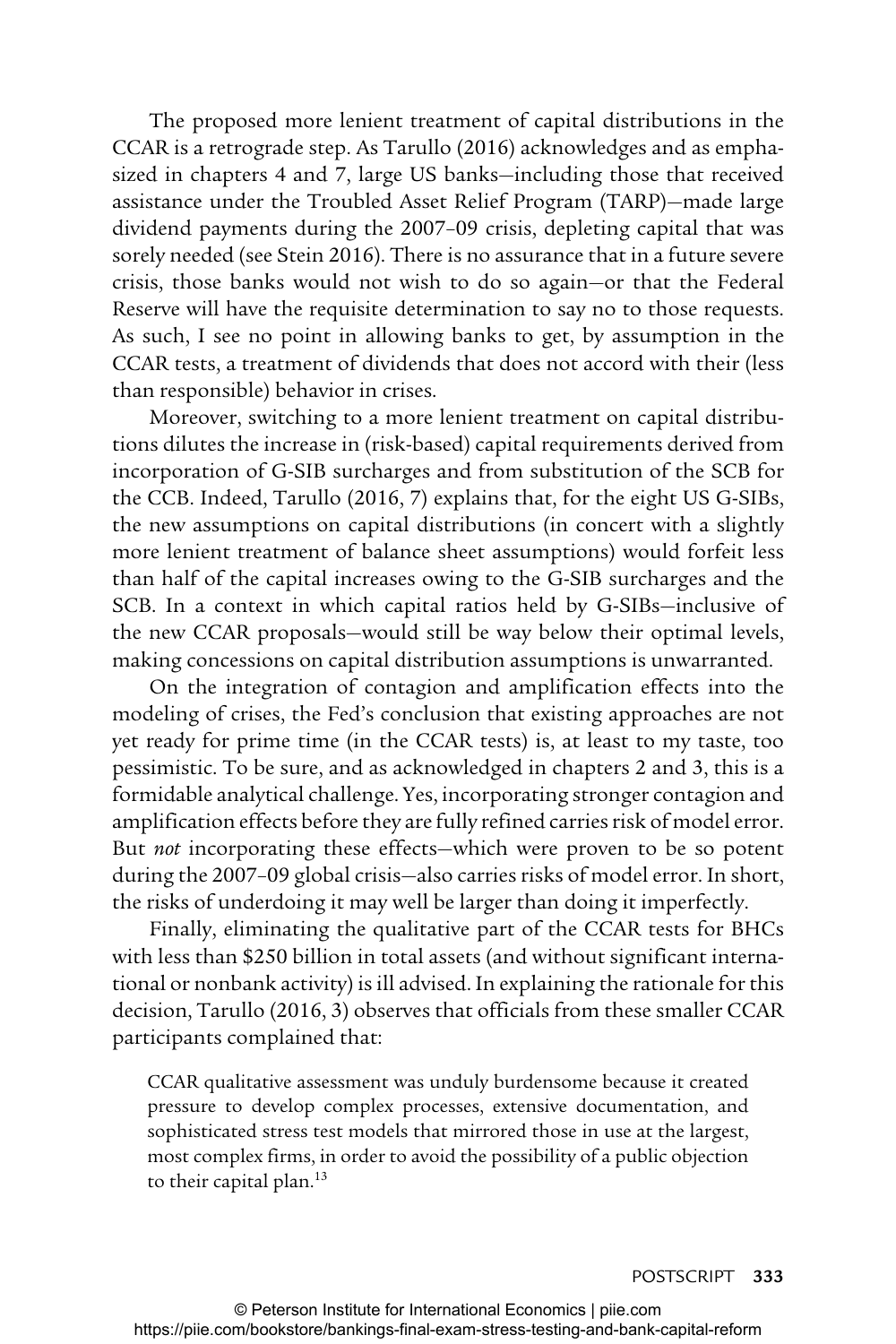The question is: Can these concerns of the smaller BHCs be addressed without having them drop out of the qualitative part of the CCAR tests? I think they can. The Fed has on many occasions indicated that it sets lower risk-management standards for smaller, less complex BHCs than for the largest, most complex ones. Maybe the problem is one of communication. In this regard, the GAO (2016, i) concluded in its review of the qualitative part of the CCAR that "The Federal Reserve…has not disclosed information needed to fully understand its assessment approach or the reasons for decisions to object to a company's capital plan." If the (lower) standards expected of smaller CCAR participants were better explained, these firms would not feel that they had to mirror the costlier risk management practices of the larger test takers. I am afraid what will be lost by dropping the qualitative test for these smaller firms is the incentive for improvement provided by potential "public" objection to their capital plans in the CCAR; this public spotlight of the CCAR has no analogue in what Tarullo (2016, 6) calls "the normal supervisory process." Remember too that these "smaller" CCAR participants all have at least \$50 billion in total assets, and that BHCs in the \$50 billion to \$250 billion asset class are hardly free of systemic risk.

To sum up, the Federal Reserve's new set of proposals for the CCAR stress tests represents at best a mixed bag. The de facto increase in riskbased capital requirements for G-SIBs—especially those with the largest G-SIB surcharges—is welcome. The switch to a more lenient treatment of capital distributions is not. The most disappointing aspect of the new approach to the CCAR is what is *not* being recommended. The Fed does not propose integrating the existing G-SIB surcharges for the leverage ratio into the CCAR, nor does it propose increasing the size of these surcharges. In fact, because there is no proposed SCB mechanism or surcharge integration for the leverage ratio and because of the proposed easing of the capital distribution assumption, the de facto hurdle rate for the leverage ratio in the CCAR will actually be *lower* than before. With an (estimated) gap of roughly 800 basis points between the actual leverage ratio for G-SIBs and the optimal ratio, such a setback is precisely the opposite of what is needed.

If the broad Trump financial deregulation initiative (discussed above) is actually implemented, there is also a risk that the administration would abandon or delay the Fed's plans to incorporate G-SIB surcharges into the test and to replace the CCB with the SCB but simultaneously go ahead with plans to ease the capital distribution assumptions and exempt smaller CCAR-participating BHCs from the qualitative part of the tests. In my view, this would amount to a serious setback to the US bank stress testing program.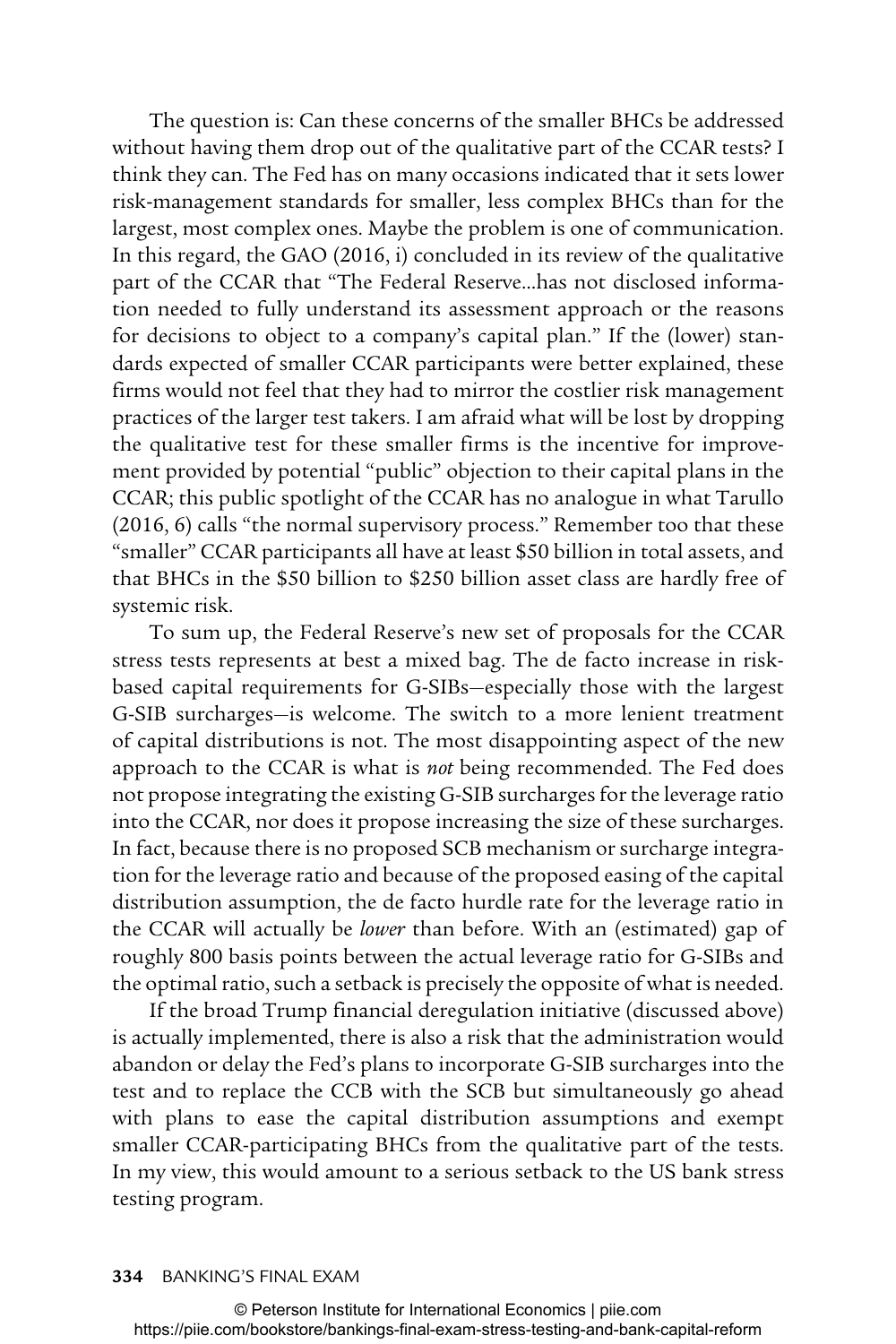Taking a broader and longer-term view post–2007–09 crisis, the Fed has been moving in the right direction on capital standards for the largest banks. But when it comes to minimum leverage ratios—the most important of the bank-capital metrics—it is making progress at a snail's pace. Pardon the urgency, but if US regulators and supervisors are going to get minimum leverage ratios within shouting distance of their socially optimal levels, I (at 72 years old) admit to having a preference for getting it done while I am still above ground.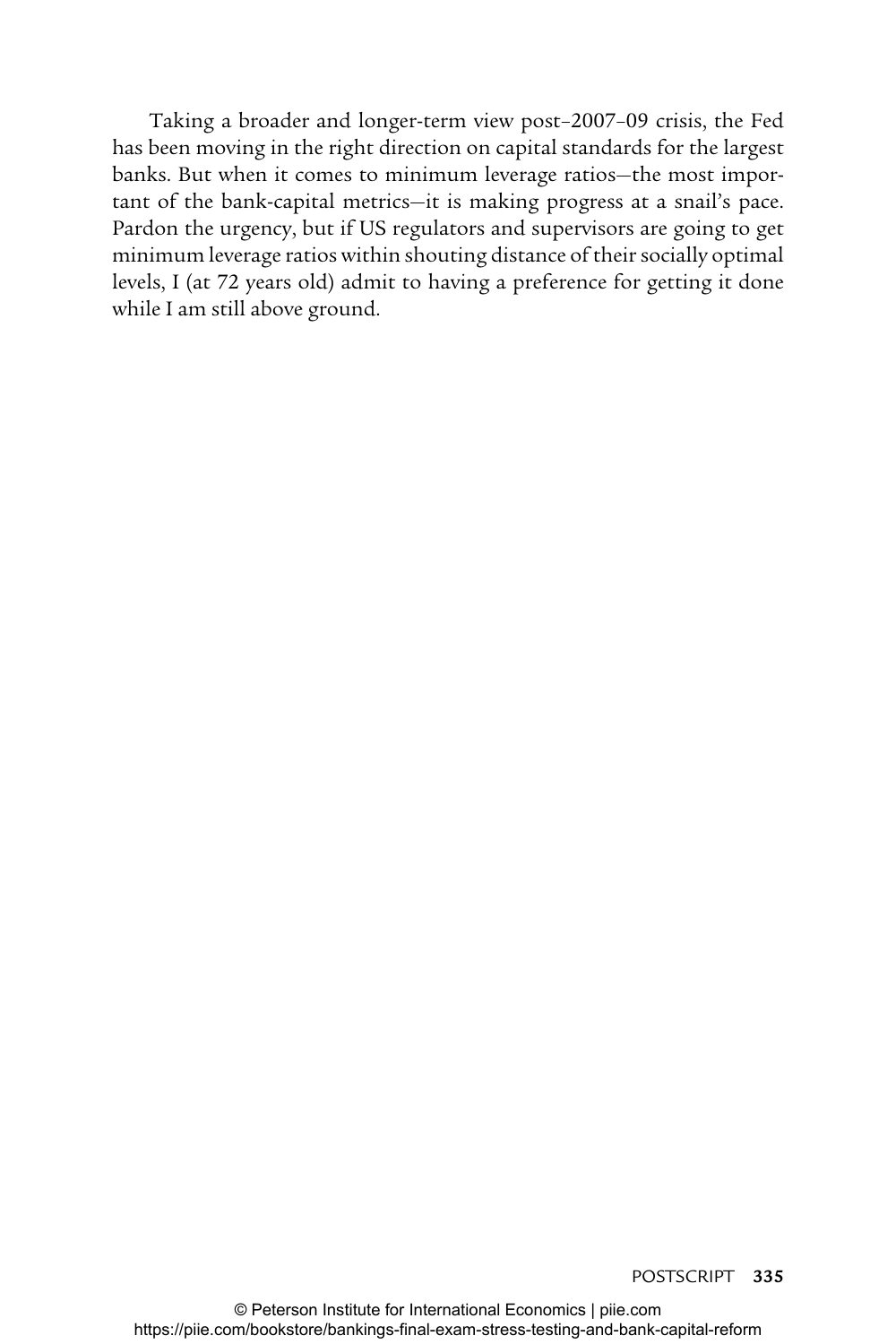# **Endnotes**

- 1. It is also worth mentioning several market developments that took place during the last quarter of 2016. The Standard and Poor's 500 bank index for the United States gained 22 percent since Trump's election, while the Euro Stoxx banks index registered a 26 percent gain in the fourth quarter of 2016 and an even larger 40 percent gain from its low in the weeks after June's Brexit referendum in the United Kingdom (see Eric Platt, "Ascent of Trump Caps an Exceptionally Testing Year Marked by Wide Asset Price Fluctuations," *Financial Times*, December 31, 2016). Deutsche Bank's share price has climbed over 50 percent since September 2016. The latest (December 2016) EMED Consensus Survey forecasts US and euro area (real GDP) growth in 2017 at 2.2 and 1.5 percent, respectively, and 2017 consumer price inflation at 2.3 and 1.3 percent, respectively. Note that in 2016, euro area consumer price inflation was only 0.2 percent, so deflation risk there has fallen considerably. In Italy, the ECB recently informed Italian officials that the capital shortfall for Monte dei Paschi di Siena (MPS) had increased to 8.8 billion euros (up substantially from the estimate in the July 2016 EU-wide stress test). After attempts to fill the MPS shortfall with private funds failed, the Italian government pushed through legislation for a 20 billion euro bank recapitalization fund, of which about 6.5 billion euros are expected to be used for MPS. The size of haircuts for MPS debtholders—in line with the provisions of the EU Bank Recovery and Resolution Directive—is not yet final, but retail holders of junior bonds are expected to be compensated because of alleged mis-selling (see James Politi, "Rome Attacks ECB Over 'Rigid' Approach to Monte dei Paschi," *Financial Times*, December 30, 2016).
- 2. In November 2016 the Federal Reserve Bank of Minneapolis (2016) released the initial draft of its plan (the Minneapolis Plan) to end "too big to fail" at the largest US banks. In brief, the plan has four steps: (1) a minimum risk-weighted capital ratio of 23 percent of risk-weighted assets (that is, a minimum 15 percent leverage ratio) for all US bank holding companies (BHCs) with total assets of \$250 billion or more; (2) an additional capital requirement equal to 5 percent of risk-weighted assets each year after the five-year transition to step 1 for those BHCs deemed "systemically significant" by the US Treasury secretary—until either they are no longer systemically important or their capital reaches a maximum of 38 percent of risk-weighted assets; (3) a financing-cost equalization tax equal to 120 basis points on shadow banks with more than \$50 billion in assets (so as to prevent large-scale migration to the shadow banking system); and (4) a commitment to reform the supervisory regime for community banks to make it simpler and less burdensome.

Although the Minneapolis Plan concludes that the optimal leverage ratio is 15 percent for banks with more than \$250 billion in assets—close to the 16 percent optimal leverage ratio for G-SIBs proposed in chapter 7 of this volume—I have doubts about several of the study's findings and recommendations. Cline (2017) argues that the Minneapolis Plan significantly overestimates the optimal leverage ratio because it greatly underestimates the probability of banking crises at the lower end of the capital ratio spectrum. I am also skeptical of the implicit assumption that the Japanese banking crisis of the 1990s and the Korean banking crisis of 1997, both of which drive much of the results on optimal leverage ratios for systemically important banks (SIBs), are good reference points for expected losses in a future US banking crisis; instead, as explained in chapter 4, I find the US banking crisis of 2007–09 a much better comparator. Finally, I worry that the intended deleveraging induced by such large differences in proposed minimum leverage ratios across the three groups of banks (38 percent for SIBs, 15 percent for banks with

#### **336** BANKING'S FINAL EXAM

© Peterson Institute for International Economics | piie.com https://piie.com/bookstore/bankings-final-exam-stress-testing-and-bank-capital-reform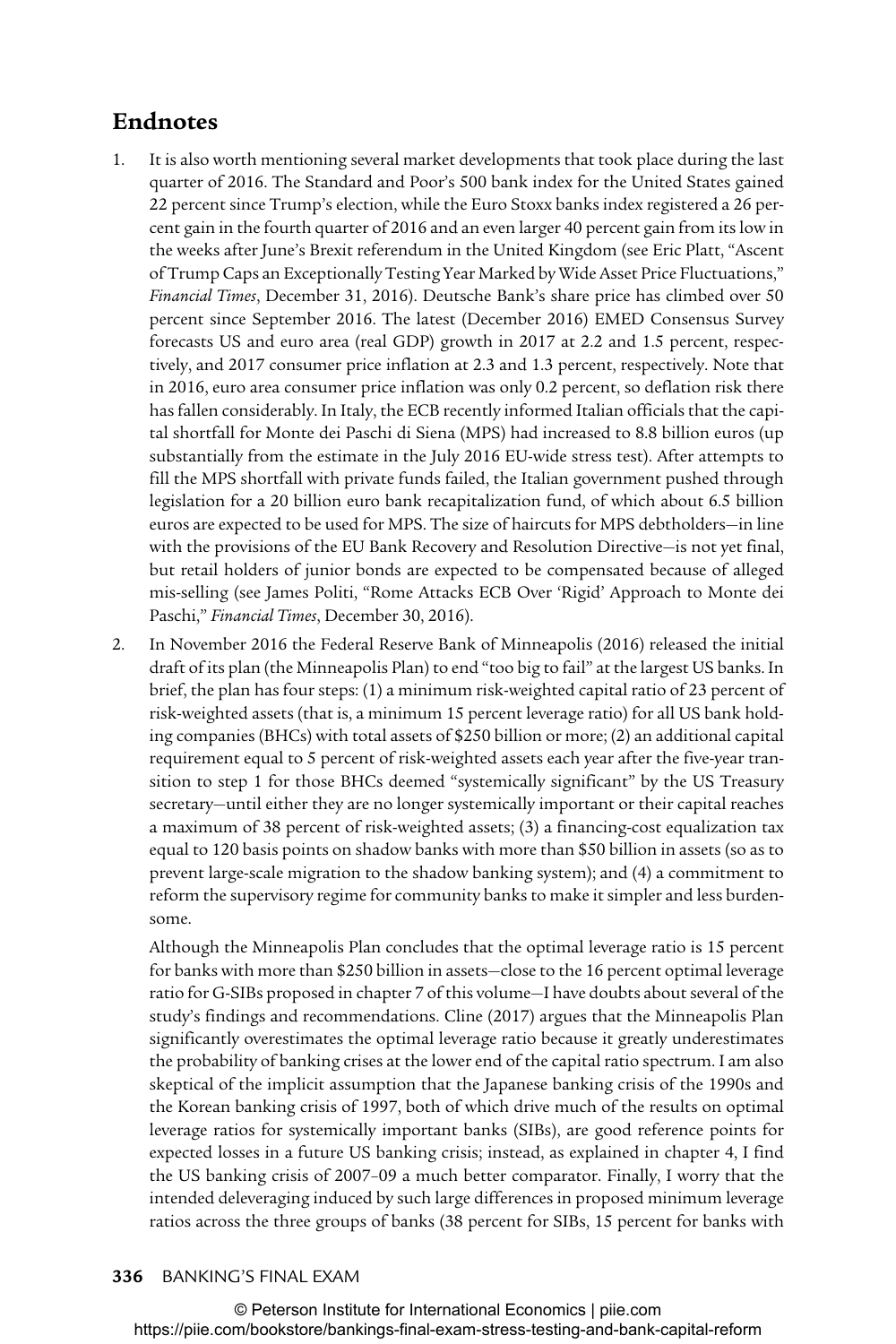more than \$250 billion in assets, and 4 percent for all other banks)—will be a recipe for a huge fire sale of assets if implemented over a relatively short period. Such discontinuities in minimum leverage ratios across different groups of banks do not exist under my plan: Recall that they are 10 percent for smaller banks, 11 to 13 percent for non-G-SIB large banks, and 14 to 18 percent for G-SIBs. Also, the transition period under my plan is 10 years, not five. I am grateful to Bill Cline for helpful discussions on the pros and cons of the Minneapolis Plan.

In December 2016, the Board of Governors of the Federal Reserve System (2016c) issued its final rule on TLAC and eligible long-term debt for US G-SIBs. In brief, this final rule is likely to result in an all-in (inclusive of regulatory buffers) risk-based TLAC requirement of 21.5 to 23.0 percent of RWA for the eight US G-SIBs, with JPMorgan Chase and Citigroup at the high end of this range and State Street and Bank of New York Mellon at the low end; see Davis Polk and Wardwell (2017). The all-in TLAC leverage ratio requirement will be 9.5 percent of total leverage exposure. The risk-based requirement for external long-term debt will be 6 percent of RWA plus applicable regulatory surcharges (that is, about one-third the size of the external TLAC minimum); the leverage-based requirement for long-term debt will be 4.5 percent of total leverage exposure (that is, one-half the size of the TLAC leverage ratio requirement). The Fed estimated that implementation of the TLAC initiative would result in a rise in G-SIB lending rates of between 1 and 6 basis points—an increase it regards as too small to meaningfully affect the level of real US GDP. The Fed also decided on a more rapid phase-in of TLAC than outlined in the international (FSB) TLAC proposal. US G-SIBs have to comply with the US final TLAC rule by January 1, 2019. Since the final US TLAC rule is so similar to the international TLAC rule discussed in chapter 8, the comments I offered on the international version also apply to the US version.

- 3. See, for example, William Cohan, "Why Wall Street Is Suddenly in Love with Trump," *Politico*, November 14, 2016; Steven Solomon, "Conflicts Exist, but Financial Overhaul Proposals Have Merit," *New York Times*, November 23, 2016; "Small Banks Cheer Trump's Victory. So, After a Pause, Do Big Ones," *New York Times*, November 23, 2016; and Ben Mcannahan and Barney Jopson, "What Wall Street Wants," *Financial Times*, January 12, 2017.
- 4. I put aside here the question of whether Senate Republicans will have the votes necessary to repeal the Dodd-Frank Act.
- 5. See, for example, Adam Creighton and Ryan Tracy, "Donald Trump Might Be Bad News for Banks After All," *Wall Street Journal*, December 26, 2016.
- 6. Departing US Treasury Secretary Jacob Lew (2016) recently offered a comprehensive and spirited defense of the Wall Street reforms enacted over the past eight years.
- 7. Lee and Rose (2010) report that annual growth of US bank loans and leases was in double digits continuously throughout the 2004–07 period. In 2016, bank loans and leases grew by 6½ percent (Board of Governors of the Federal Reserve System, Assets and Liabilities of Commercial Banks in the United States). It is not clear in Parsons (2016) which series on US bank loan growth he is using for his analysis.
- 8. The Bank for International Settlements (BIS 2016a) credit-to-GDP gap figures define credit as total credit to the private, nonfinancial sector. This means that it includes both bank credit and credit from shadow banks.
- 9. In the 2016 CCAR, the average decline in the CET1 ratio under the severely adverse scenario was 5.1 percent (see Board of Governors 2016a).